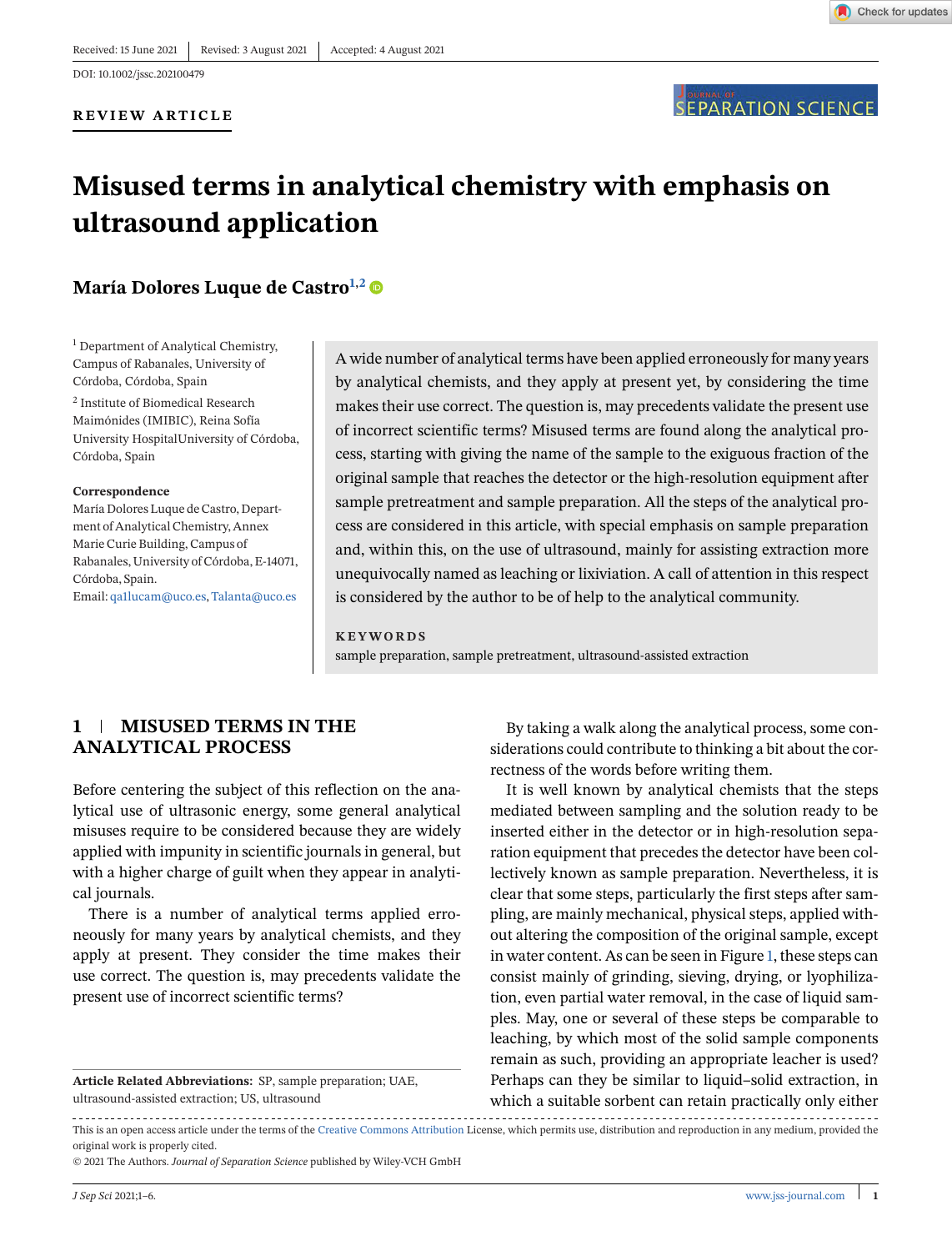<span id="page-1-0"></span>

**FIGURE 1** Steps of the analytical process and name(s) of each

the target analyte(s) or a major part of potential interferents? Similarly happens in the case of liquid–liquid extraction, in which a suitable extractant can accept in a selective way the desirable components from the donor phase.

On the other hand, should extraction steps of different nature be expressed only by "extraction" without adding another term that clearly establishes the type of phases involved? Usually solid–liquid extraction is known as extraction, but should it be more correct to be named as leaching or lixiviation, which clearly expresses the involvement of a solid and a liquid that more or less selectively separated components from the solid? Should this more or less selective liquid be named as leachant, lixiviant or is it better to use the generic name of extractant or even liquid phase? Should the liquid resulting from the leaching step be named leachate, lixiviate or a more generic and confusing name of extract should be more appropriate?

Differentiation between the former steps and those that clearly alter the composition of the original sample should be established. The names of sample pretreatment and sample preparation (SP) should be the most appropriate for the former and latter, respectively.

Despite sample pretreatment could be considered a noninfluential step, its nature can be crucial in the subsequent behavior of the target analytes. This is the case in the comparison of fresh, lyophilized, and oven-dried orange-peel samples, in which the content in aglycons increased to the detriment of their glycosides from fresh to lyophilized to oven-dried orange-peel samples [\[1\]](#page-4-0). Also, significant differences in the concentration of 44 out 74 metabolites in

*citrus limon* samples of fresh material as compared to those subjected to either oven-drying or lyophilization have been found [\[2\]](#page-4-0). Therefore, sample pretreatment could sometimes be a crucial step.

A common error in dealing with the names of the fraction obtained after any sample treatment is to keep the name of "sample" along the steps to reach the detector or the high-resolution equipment, even when a minimum fraction of the original sample is present, providing the applied treatment is enough selective. From Figure 1 it is clear that the name of leachate or lixiviate is the most appropriate for the liquid phase resulting from this step, as the name of the extract is confusing in this case. Similarly, the eluate is the fraction obtained when the proper liquid (eluant) has been circulated through the sorbent in which the target analytes are retained and removed from the solid phase. In the less common case in which the sorbent is used for retaining interferents, the non-retained liquid that circulates through the sorbent should receive the name of "clean fraction" from the previous step (e.g., if the liquid subjected to solid-phase extraction had resulted from a leaching step the name would be "clean fraction from the leachate"). Finally, the extract is the name given to the immiscible phase after transference of the target components from the donor phase in a liquid–liquid extraction. Maybe an adjective should be added to extract to ratify it comes from liquid–liquid extraction and not from solid– liquid extraction.

Any of the solutions ready for being inserted in the detector or in high-resolution equipment is an "analyt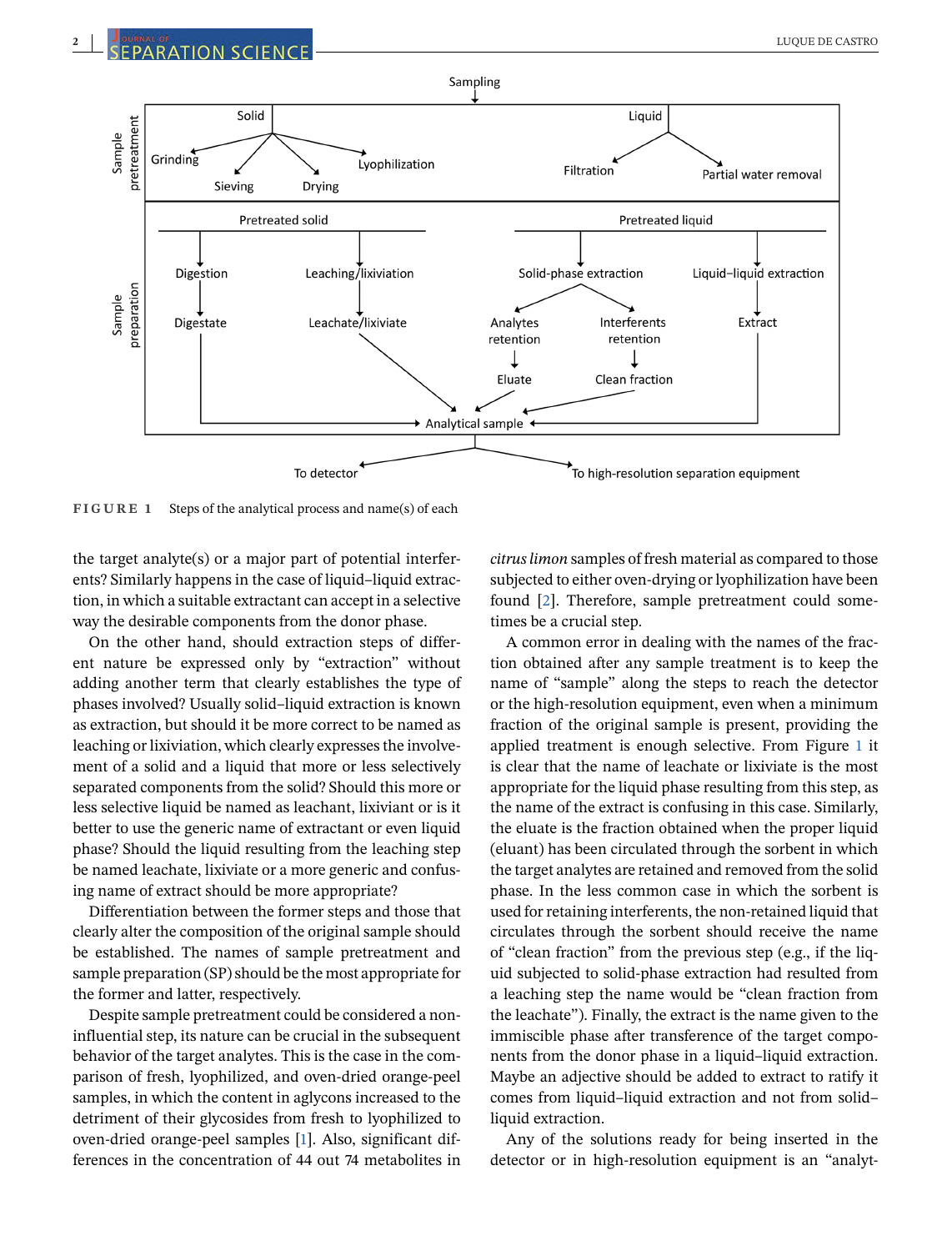ical sample". This generic name is shortened by most researchers, who use the word "sample" to name any solution from any step after which each time the less representative part of the original sample is contained. A great deal of misunderstanding in this context could be avoided by using the correct, unequivocal name of the solution that results after each specific treatment [\[3\]](#page-4-0).

In dealing with the last steps of the analytical process, the detection, determination, or measurement of target analytes is frequently attributed to a separation technique such as chromatography (e.g., determination of given compound(s) by LC or GC). Despite it is clear for analytical chemists that chromatography only separates, the fact that the separation column is inexorably coupled to a detector, makes this to be considered as a part of the chromatograph. This is particularly true in the case of very common detectors such as molecular absorption detectors or flame ionization detectors connected to liquid or gas chromatographs, respectively, but not in dealing with mass detectors. Is not the chromatograph performing the same task independently of the subsequent detection step?

On the other hand, clear differentiation between technique and method should be a matter so far overcome by scientists in general and analytical chemists in particular. It seems incredible that presently we find in analytical journals sentences such as "The Soxhlet method is a well-established technique [\[4\]](#page-4-0)", or "The ultrasound technique is a safer, more economical and greener method ... [\[4\]](#page-4-0)". By looking at Wikipedia, the following is found as the definition of analytical technique "Analytical technique is a method that is used to determine a chemical or physical property of a chemical substance, chemical element, or mixture", thus clearly contributing to increase confusion. While a technique is a scientific principle that can be materialized in a given instrument, a method results from the application of the instrument under given, optimized conditions to a target sample in which some compounds require to be studied.

Just to criticize some very common and useless words very applied in SP is as follows: "This variable (e.g., temperature) was studied at three different values", is it necessary to establish that the values were different or without this adjective the values could be all three the same?

# **2 ERRONEOUS WORDS USED IN GENERAL ANALYTICAL ASPECTS OF ULTRASOUND**

Ultrasound (US) is a type of non-radiant energy  $$ therefore, it is incorrect to express its application as "US

irradiation", which continues being used presently (e.g. at different levels of ultrasonic irradiation [\[5\]](#page-4-0))— each time more used by analytical chemists. Nevertheless, the knowledge on the fundamentals of US has not grown at the same rhythm as its use. In fact, cavitation, the most popular phenomenon caused by the high-power US, is explained in the introduction of most of the articles in which this energy has been used by using a copy-paste of books on US [\[6\]](#page-4-0).

The main effects of the cavitation phenomenon are the thermal effect (very high temperatures occurring at the microzone level), mechanical forces, and shear forces (created by microstreaming and shock), and free radicals generated by ultrasonolysis in either water or other polar liquids. All these effects are highly dependent on the US frequency, property scantly considered by some of its users; even sometimes it is forgotten when US equipment is described.

As the name implies, the frequency of US is beyond the sound frequency. Nevertheless, the prefix "sono" and the adjective "acoustic" are used in dealing with US (e.g., sonochemistry is a term used in US application on chemistry). This error should be avoided as the US range encompasses from 20 kHz (human hearing reaches up to 16−18 kHz) to GHz, with the division between high-power US (20−100 kHz) within which cavitation is a predominant force, and diagnostic US (5 MHz–GHz) [\[7\]](#page-4-0). A "sonochemistry range" is considered to encompass from 20 kHz to 2 MHz, in which the zone within or close to MHz is considered therapeutic.

In general, the use of sonication is more frequent than ultrasonication, even a mixture of both can be found as in the case "40◦C extraction temperature, 50 W ultrasonic power, and 40 min sonication time [\[8\]](#page-4-0)". Also "sonicated by ultrasound", "UAE uses acoustic waves" or "a volumetric flask is placed in an ultrasonic bath, then sonicated" are frequent at present in articles on UAE [\[9\]](#page-4-0). Also, the name of an Elsevier journal seems to be contradictory: Ultrasonics Sonochemistry.

# **3 CORRECTIONS RELATED TO US DEVICES**

The two most common US devices used in analytical chemistry are ultrasonic cleaning baths and ultrasonic probes.

Most analytical chemists who start to work with the US for SP use an ultrasonic cleaning bath. This device (omnipresent in almost any laboratory) is designed mainly for cleaning glassware and degassing, and in it, ultrasonication is not uniform, and the power into the target system declines over time. This irreproducibility source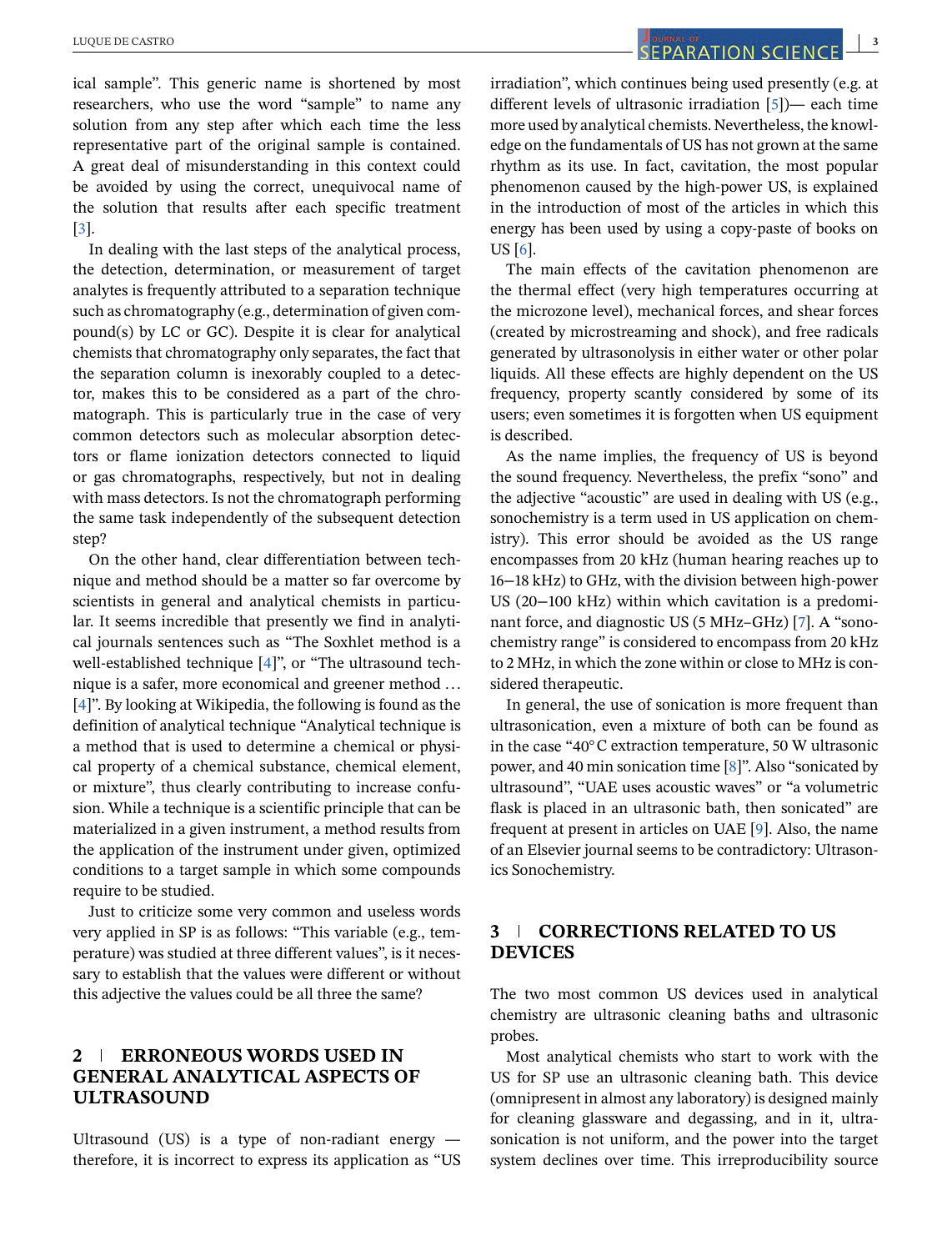# ef and the contract of the contract of the contract of the contract of the contract of the contract of the contract of the contract of the contract of the contract of the contract of the contract of the contract of the con

affects the results of the analytical method in which the step is involved. In addition, not all US cleaning baths operate at the same frequency–a fact that can significantly affect the results, and constitute a serious shortcoming in dealing with reproduction of a reported method.

US probes are also known as horns or sonotrodes. In addition to being not subject to the irreproducibility problems of ultrasonic cleaning baths, probes are endowed with the versatility of power and duty cycle programming as required.

The better performance of probes as compared with cleaning baths leads to inappropriate attributions inadmissible for analytical chemists. For example, the name of "instrument" given by some authors to US probes [\[10\]](#page-4-0) must be avoided as these devices never provide analytical information.

Some authors attribute to probes a "focused" action, which can even appear in the title of the article [\[11\]](#page-4-0). Users must be aware that there is not a guide for US in the probe, as is the case with waveguides in some microwave devices [\[12\]](#page-5-0).

Also, the discontinuous application of US, correctly expressed as duty cycle, deserves to be clarified. The correct way to express this parameter is as the number of times units of application per total units of the cycle (e.g., 5 s/9 s) or as a fraction of the unit of time that US application lasts (e.g., 0.5 s/s). To express this parameter as a percent is incorrect as, in this way, no information is given about how long each US application lasts.

A non-fortunate attribution of US is the generation of pulses [\[9\]](#page-4-0). Despite US can be applied in a continuous or discontinuous way, no pulses can be provided by a US generator in a way similar to laser devices.

The nil or limited importance US users give to the device for application of this energy is shown by the also nil or scan information they provide about its characteristics, most times. This information ranges from no information at all [\[13\]](#page-5-0), information about the model of the device [\[14\]](#page-5-0), that about US power and/or intensity applied [\[15\]](#page-5-0) or about frequency [\[16\]](#page-5-0), to enough information about all characteristics that made possible to reproduce a given experiment. In providing enough information, a distinction should be made between devices providing single or multiple frequencies of US. In the former case, the most common information is frequency, and either, power or intensity for probes [\[17\]](#page-5-0) or baths [\[18\]](#page-5-0). Especial care should be devoted to variable units, without confusion between US power (W), and US intensity (W/surface unit, usually  $\text{cm}^2$ ) [\[19\]](#page-5-0). Always, detailed values of the US variables should be included in publications, at least as Supporting Information.

#### **4 US IN SAMPLE PRETREATMENT**

Despite US has been used in analytical chemistry mainly for SP, also preliminary steps (sample pretreatment) have been improved by the application of this type of energy. Examples of improvement in freezing or in crystallization appear in the literature [\[20\]](#page-5-0). Lyophilization processes have also taken advantage of US applications that supplied additional sublimation energy without sample heating —avoided by discontinuous US applications with short duty cycles [\[21\]](#page-5-0). US also breaks the cell integrity of vegetal cells thus favoring pectin de-esterification [\[22\]](#page-5-0). Nevertheless, US is not always the panacea, as this type of energy also causes undesirable effects, mainly owing to degradation [\[23\]](#page-5-0). In these cases, the use of higher US frequencies is recommended to decrease cavitation, the main reason for these effects.

## **5 ANALYTICAL MISINTERPRETATION ON THE EFFECT OF US TO ASSIST EXTRACTION**

Leaching or lixiviation has been the analytical step more widely assisted by US, but never under one of these two names, US-assisted extraction (UAE) and USAE, that have been the names given to the technique or to the methods based on it, among which UAE is used below.

The fact that US application does not increase the temperature of the system is one of the reasons why this energy is considered as a suitable option to extract thermally unstable metabolites present in a solid sample (also in biological fluids, cells, or organisms) under a given set of physiological conditions. Nevertheless, the lower operating temperature in UAE, as compared to microwave-assisted extraction, for example, does not avoid the degradation effect of free radicals formed by polar extractants. The degradation effect is shown as a decrease of the extraction yield by increasing the extraction time when the process is monitored by an unselective detector (viz., a detector based on molecular absorption) [\[24\]](#page-5-0). This old error is also committed at present [\[5\]](#page-4-0). Therefore, appropriate analytical equipment (e.g., a chromatograph coupled to a suitable mass detector) could provide information on the very probable degradation of the target compounds and the type of products formed in the process. This is especially important in dealing with extracts to be used in food production, owing to the potential toxicity of the degradation products.

Similarly, a comparison between UAE and Soxhlet extraction should not state that the former is less degradant because the overall temperature reached in the system is lower than that reached in Soxhlet extraction. The authors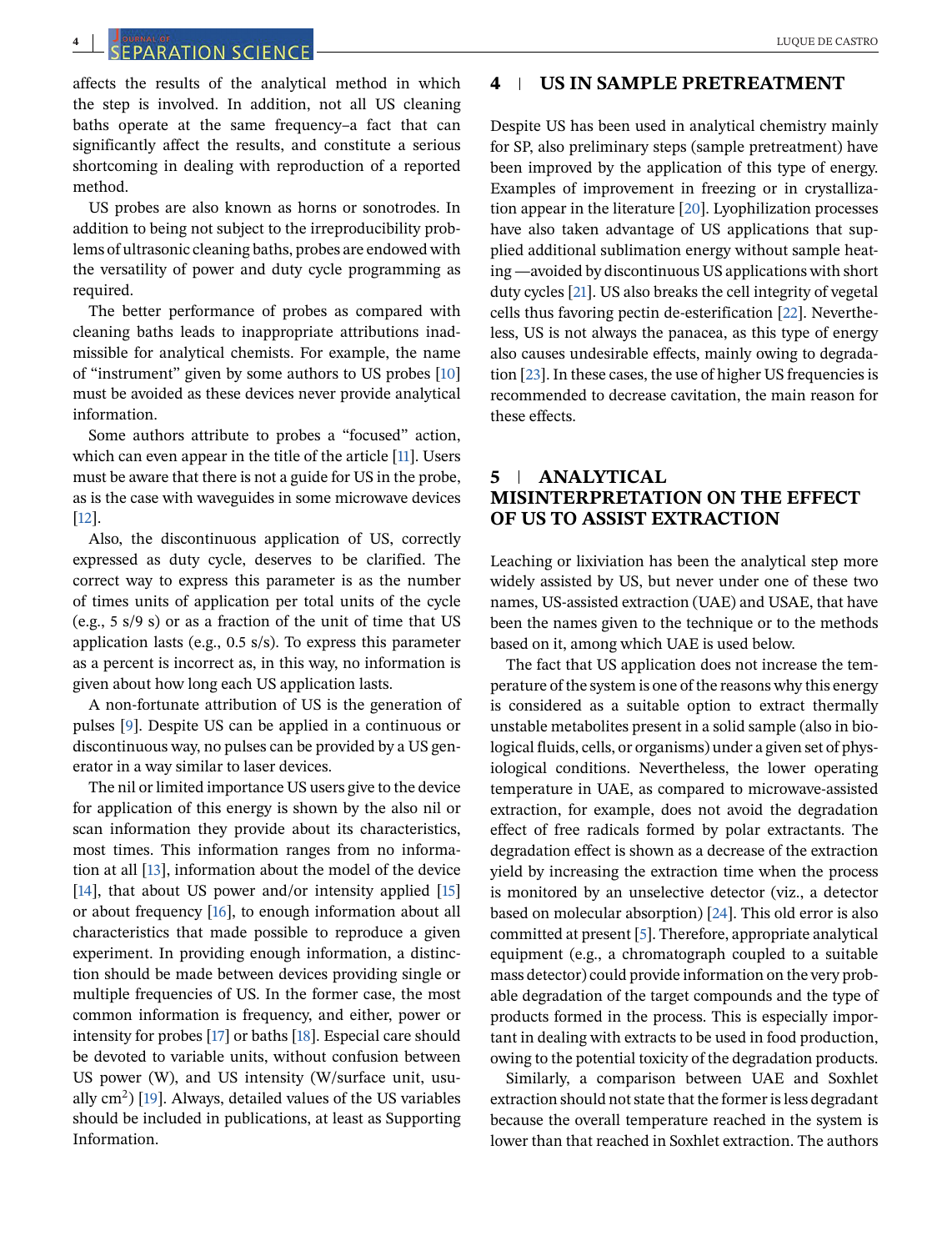<span id="page-4-0"></span>working with the high-power US must know the principles of US, and thus, the very high-temperature microzones reached in a US-assisted system, which can alter the system components even more than several hours of Soxhlet extraction.

It is very enthusiastic to consider UAE as "green" in a given method because it requires less extractant than its counterpart Soxhlet method or because "it is more energy-efficient than Soxhlet" [2]. How the calculation of the energy has been made in each case? What is the amount of a given extractant to consider a method as green independently of its chemical characteristics?

#### **6 ASPECTS TO BE TAKEN INTO ACCOUNT IN DEVELOPING A UAE**

When planning an exhaustive study of US parameters the researchers should take into account the importance of the parameters to give them the appropriate priority. For example, to take into account the liquid/solid ratio, US power, temperature and extraction time, and event solubility of the target compounds should be extracted in the selected extractant, but without forgetting the value of US frequency [\[25\]](#page-5-0)).

The present trend of promoting green extractants has led to the use of oils in UAE. However, oils as extractants have a limited application as they can only be used to be enriched with the components from the solid that can be transferred to the lipids. Isolation of the transferred compounds is a very difficult task. In addition, it is of paramount importance to know that US drastically affects oil stability. This behavior was clear in a study on oils' stability in which stable extra-virgin olive oil showed severe rancidity after a few hours of US application [\[26\]](#page-5-0).

Special conditions should be adopted when volatile components are extracted with the help of US, as it is well known that US application favors removal of volatiles from solids and liquids (a common example of this behavior is the use of US cleaning baths for degasification of chromatographic mobile phases). Examples of erroneous uses are the UAE of volatile components from saffron in an open atmosphere without protection for losses of both the target compounds, after transference to the liquid extractant, and the volatile nature of it (ethanol–ethyl acetate mixture) [\[27, 28\]](#page-5-0).

The difference between technique and method is not clear at present for some authors who develop methods based on UAE: "UAE has advantages of simplicity, and is less time consuming and uses less solvent than other methods, and can be easily coupled with other extraction techniques" [9]. In fact, it would be very complicated to couple a method to a technique.

# **7 CONCLUSIONS**

Adoption of the appropriate word, particularly in science, is of paramount importance. Applying an inappropriate term based on its frequent use should not be allowed.

To teach in research involves not only training in the laboratory but also strict control of how the researcher expresses the results he/she obtains. Both editors and reviewers have a hard task in this area.

#### **ACKNOWLEDGMENT**

The author thanks Prof. Priego-Capote for his help in making Figure [1.](#page-1-0)

#### **CONFLICT OF INTEREST**

The author has declared no conflict of interest.

#### **ORCID**

*María Dolores Luque de Castro* **b** [https://orcid.org/0000-](https://orcid.org/0000-0003-2326-284X) [0003-2326-284X](https://orcid.org/0000-0003-2326-284X)

#### **REFERENCES**

- 1. Molina-Calle M, Priego-Capote F, Luque de Castro MD. Development and application of a quantitative method for determination of flavonoids in orange peel: influence of sample pretreatment on composition. Talanta 2015;144:349–55.
- 2. Ledesma-Escobar CA, Priego-Capote F, Luque de Castro MD. Effect of sample pretreatment on the extraction of lemon (*Citrus limon*) components. Talanta 2016;153:386–91.
- 3. Luque de Castro MD, Priego-Capote F. *Analytical applications of ultrasound*. 1st ed. Amsterdam: Elsevier; 2006.
- 4. Amirullah NA, Abidin NZ, Abdullah N, Manickam S. Application of ultrasound towards improving the composition of phenolic compounds and enhancing *in vitro* bioactivities in *Pleurotus pulmonarius* (Fr.) Quél extractacts. Biocatalysis Agricultural Biotechnol. 2021;31:101881.
- 5. Nowak KW, Mielnik P, Sieda M, Staniszewska I, Bieniek A. The effect of ultrasound treatment on the extraction of lycopene and β-carotene from cherry silverberry fruits. Agric Food. 2021;6(1):247–54.
- 6. Suslick KS. Sonochemistry. Science 1990;247:1439–45.
- 7. Delgado-Povedano MM, Luque de Castro MD. Ultrasoundassisted extraction of food components. In: *Reference module in food science*. Amsterdam: Elsevier; 2017. p. 101—26.
- 8. Bimakr M, Ganjloo A, Zarringhalami S, Ansarian E. Ultrasoundassisted extraction of bioactive compounds from *Malva sylvestris* leaves and its comparison with agitated bed extraction technique. Food Sci Biotechnol. 2017;26(6):1481–90.
- 9. Louie KB, Northen TR. *Comprehensive natural products III*. Amsterdam: Elsevier; 2020.
- 10. Lobo HR, Singh BS, Pinjari DV, Pandit AB, Shankarling GS. Ultrasound-assisted intensification of biocatalyzed synthesis of mono-*N*-alkyl aromatic amines. Biochem Eng J. 2013;70:29–34.
- 11. Vallejo A, Usobiaga A, Ortiz-Zarragoitia M, Cajaraville MP, Fernández LA, Zuloaga O. Focused ultrasound-assisted acceleration of enzymatic hydrolysis of alkylphenols and 17β-oestradiol glucuronide in fish bile. Anal Bioanal Chem. 2010;398:2307–14.